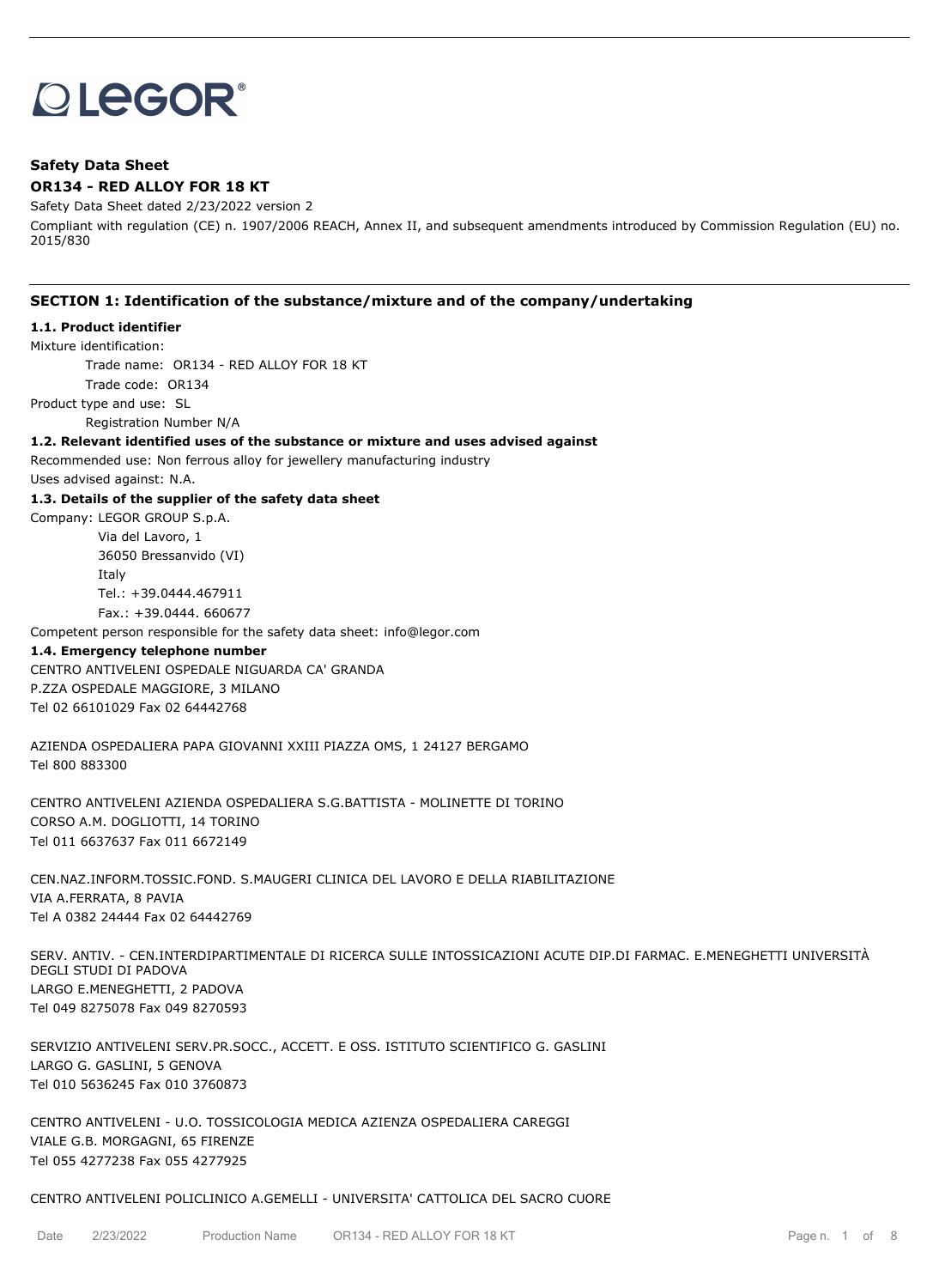CENTRO ANTIVELENI - ISTITUTO DI ANESTESIOLOGIA E RIANIMAZIONE UNIVERSITÀ DEGLI STUDI DI ROMA LA SAPIENZA VIALE DEL POLICLINICO, 155 ROMA Tel 06 49970698 Fax 06 4461967

AZ. OSP. UNIV. FOGGIA V.LE LUIGI PINTO, 1 71122 FOGGIA Tel 0881 732326

CENTRO ANTIVELENI AZIENDA OSPEDALIERA A. CARDARELLI VIA CARDARELLI, 9 NAPOLI Tel 081 7472870 Fax 081 7472880

## **SECTION 2: Hazards identification**

## **2.1. Classification of the substance or mixture**

## **Regulation (EC) n. 1272/2008 (CLP)**

0 The product is not classified as dangerous according to Regulation EC 1272/2008 (CLP).

Adverse physicochemical, human health and environmental effects:

No other hazards

# **2.2. Label elements**

The product is not classified as dangerous according to Regulation EC 1272/2008 (CLP).

# **Special provisions according to Annex XVII of REACH and subsequent amendments:**

None. **2.3. Other hazards**

No PBT Ingredients are present

Other Hazards: No other hazards

# **SECTION 3: Composition/information on ingredients**

#### **3.1. Substances**

N.A.

**3.2. Mixtures**

Mixture identification: OR134 - RED ALLOY FOR 18 KT

## **Hazardous components within the meaning of the CLP regulation and related classification:**

| Qty         | <b>Name</b> | Ident. Numb.                             | Classification                                                     | <b>Registration Number</b> |
|-------------|-------------|------------------------------------------|--------------------------------------------------------------------|----------------------------|
| $\geq 75\%$ | Copper      | EC:231-159-6<br>Index:029-024-<br>$00-X$ | CAS: 7440-50-8 Substance with a Union workplace<br>exposure limit. |                            |
| $< 5\%$     | Silver      |                                          | CAS: 7440-22-4 Substance with a Union workplace<br>exposure limit. |                            |

## **SECTION 4: First aid measures**

## **4.1. Description of first aid measures**

In case of skin contact:

Wash with plenty of water and soap.

In case of eyes contact:

Wash immediately with water.

In case of Ingestion:

Do not induce vomiting, get medical attention showing the SDS and label hazardous.

In case of Inhalation:

Remove casualty to fresh air and keep warm and at rest.

# **4.2. Most important symptoms and effects, both acute and delayed**

N.A.

# **4.3. Indication of any immediate medical attention and special treatment needed**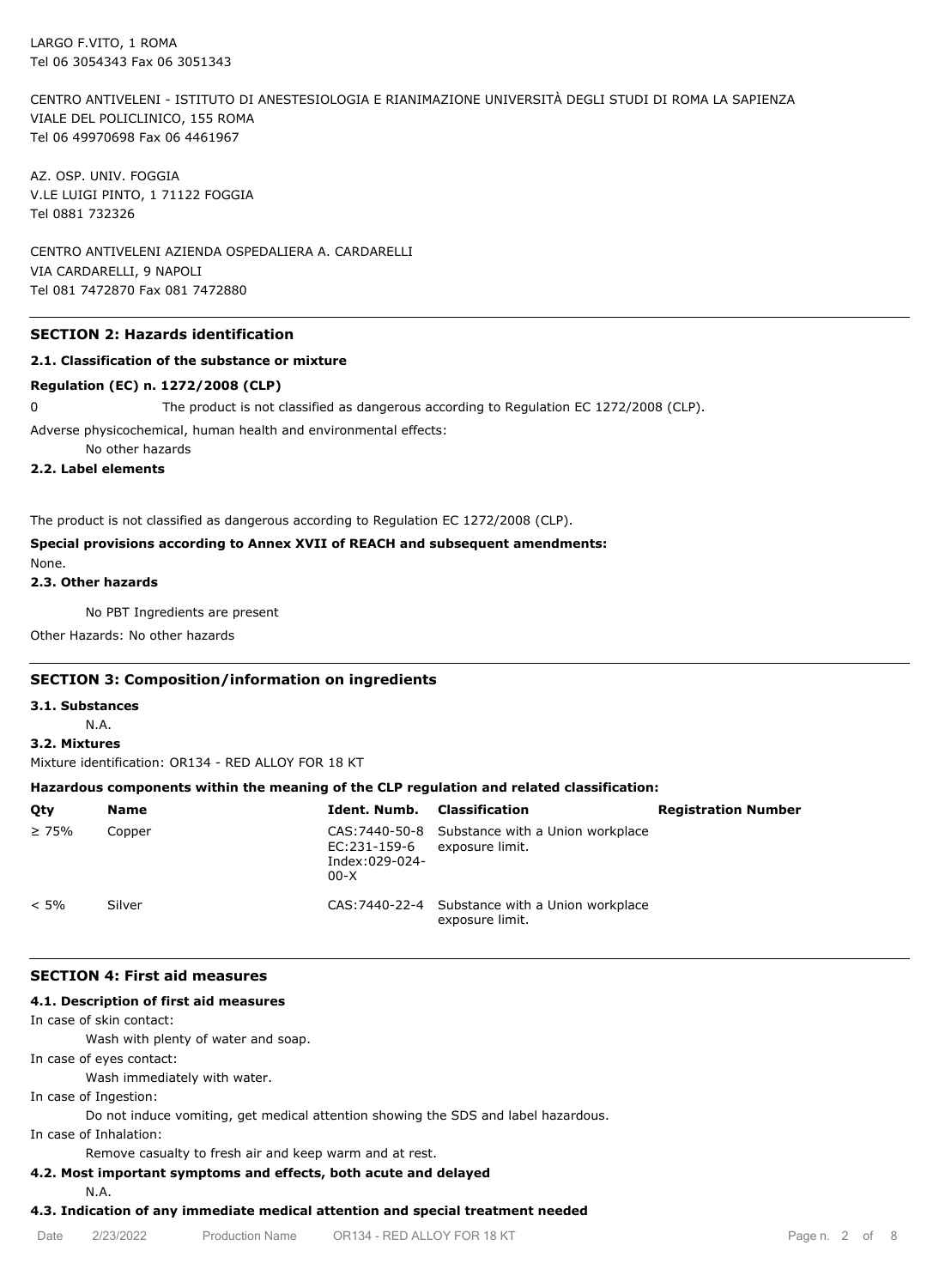## **SECTION 5: Firefighting measures**

#### **5.1. Extinguishing media**

Suitable extinguishing media:

#### Water.

Carbon dioxide (CO2).

Extinguishing media which must not be used for safety reasons:

None in particular.

## **5.2. Special hazards arising from the substance or mixture**

Do not inhale explosion and combustion gases.

Burning produces heavy smoke.

# **5.3. Advice for firefighters**

Use suitable breathing apparatus .

Collect contaminated fire extinguishing water separately. This must not be discharged into drains.

Move undamaged containers from immediate hazard area if it can be done safely.

## **SECTION 6: Accidental release measures**

## **6.1. Personal precautions, protective equipment and emergency procedures**

Wear personal protection equipment.

Remove persons to safety.

See protective measures under point 7 and 8.

# **For emergency responders:**

Wear personal protection equipment.

# **6.2. Environmental precautions**

Do not allow to enter into soil/subsoil. Do not allow to enter into surface water or drains.

Retain contaminated washing water and dispose it.

In case of gas escape or of entry into waterways, soil or drains, inform the responsible authorities.

Suitable material for taking up: absorbing material, organic, sand

## **6.3. Methods and material for containment and cleaning up**

Suitable material for taking up: absorbing material, organic, sand Wash with plenty of water.

# **6.4. Reference to other sections**

See also section 8 and 13

## **SECTION 7: Handling and storage**

## **7.1. Precautions for safe handling**

Avoid contact with skin and eyes, inhalation of vapours and mists.

Do not eat or drink while working.

See also section 8 for recommended protective equipment.

## **7.2. Conditions for safe storage, including any incompatibilities**

Incompatible materials:

None in particular.

Instructions as regards storage premises:

Adequately ventilated premises.

# **7.3. Specific end use(s)**

Recommendation(s)

None in particular

Industrial sector specific solutions:

None in particular

# **SECTION 8: Exposure controls/personal protection**

# **8.1. Control parameters**

# **Community Occupational Exposure Limits (OEL)**

|                          | <b>OEL</b><br>Tvpe | <b>Occupational Exposure Limit</b>                                   |
|--------------------------|--------------------|----------------------------------------------------------------------|
| Copper<br>CAS: 7440-50-8 |                    | ACGIH Long Term: 0.2 mg/m3<br>Fume, as Cu. Irr, GI, metal fume fever |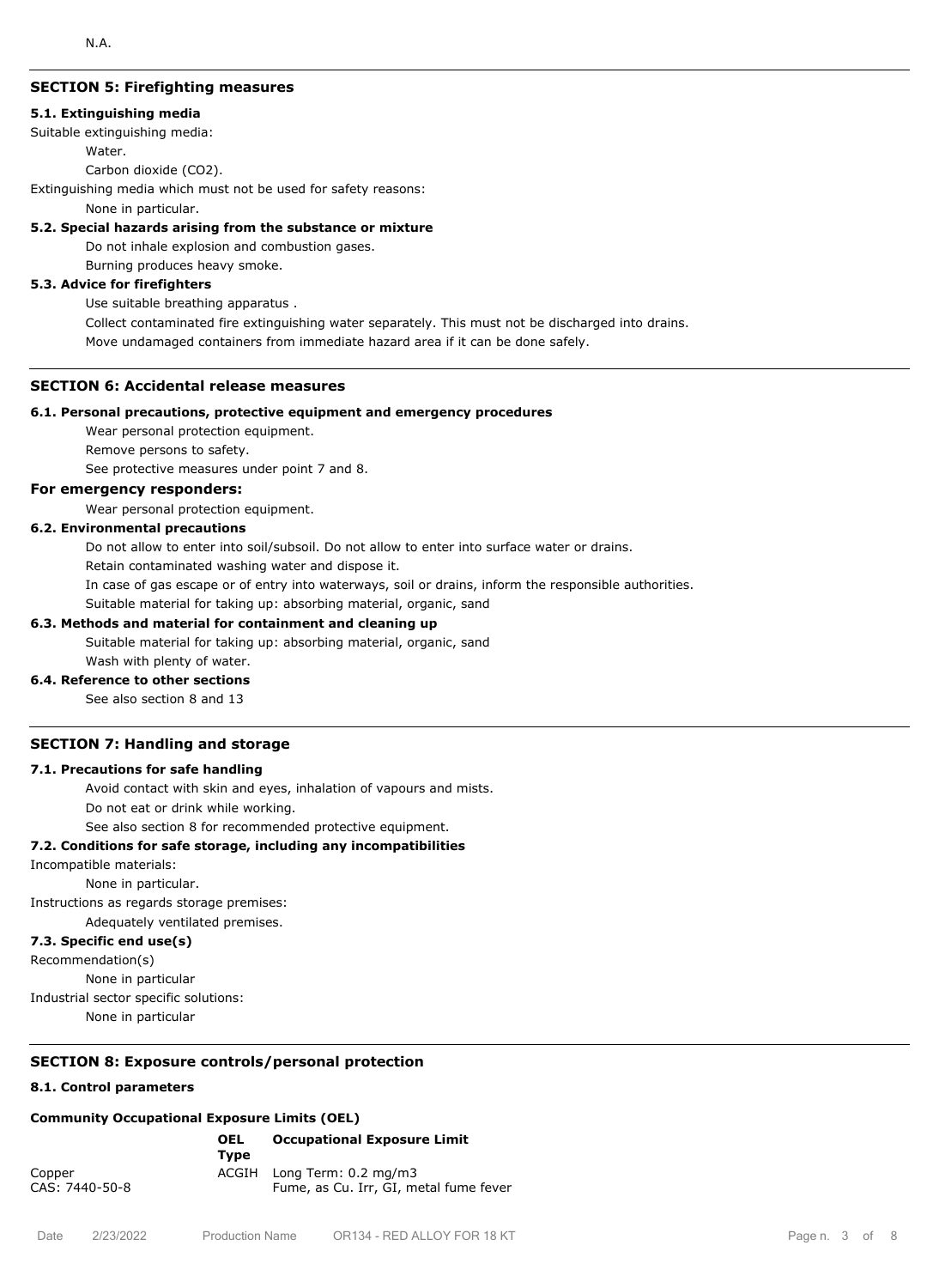|                                              |                                                                                                               | ACOIII LONG I CHIII 1 ING/INS<br>Dusts and mists, as Cu. Irr, GI, metal fume fever                                 |  |
|----------------------------------------------|---------------------------------------------------------------------------------------------------------------|--------------------------------------------------------------------------------------------------------------------|--|
| Silver<br>CAS: 7440-22-4                     | EU                                                                                                            | Long Term: 0.1 mg/m3                                                                                               |  |
|                                              |                                                                                                               | ACGIH Long Term: 0.1 mg/m3<br>Metal dust and fume. - Argyria                                                       |  |
|                                              |                                                                                                               | ACGIH Long Term: 0.01 mg/m3<br>Soluble compounds, as Ag. - Argyria                                                 |  |
| <b>Derived No Effect Level (DNEL) values</b> |                                                                                                               |                                                                                                                    |  |
| Copper<br>CAS: 7440-50-8                     | Exposure Route: Human Dermal; Exposure Frequency: Long Term, systemic effects<br>Worker Industry: 0.041 mg/kg |                                                                                                                    |  |
| Worker Industry: 0.041 mg/kg                 |                                                                                                               | Exposure Route: Human Inhalation; Exposure Frequency: Long Term, systemic effects                                  |  |
|                                              |                                                                                                               | Exposure Route: Human Dermal; Exposure Frequency: Short Term, systemic effects<br>Worker Industry: 0.082 mg/kg     |  |
|                                              |                                                                                                               | Exposure Route: Human Inhalation; Exposure Frequency: Short Term, systemic effects<br>Worker Industry: 0.082 mg/kg |  |
| 8.2. Exposure controls                       |                                                                                                               |                                                                                                                    |  |
| Eye protection:                              |                                                                                                               |                                                                                                                    |  |
|                                              |                                                                                                               | Not needed for normal use. Anyway, operate according good working practices.                                       |  |
| Protection for skin:                         |                                                                                                               |                                                                                                                    |  |
|                                              |                                                                                                               | No special precaution must be adopted for normal use.                                                              |  |
| Protection for hands:                        |                                                                                                               |                                                                                                                    |  |
| Not needed for normal use.                   |                                                                                                               |                                                                                                                    |  |
| Respiratory protection:                      |                                                                                                               |                                                                                                                    |  |
| N.A.                                         |                                                                                                               |                                                                                                                    |  |
| Thermal Hazards:                             |                                                                                                               |                                                                                                                    |  |
| N.A.                                         |                                                                                                               |                                                                                                                    |  |
| Environmental exposure controls:             |                                                                                                               |                                                                                                                    |  |
| N.A.                                         |                                                                                                               |                                                                                                                    |  |
| Hygienic and Technical measures              |                                                                                                               |                                                                                                                    |  |
| N.A.                                         |                                                                                                               |                                                                                                                    |  |

ACGIH Long Term: 1 mg/m3

# **SECTION 9: Physical and chemical properties**

**9.1. Information on basic physical and chemical properties Physical State:** Solid **Appearance and colour:** Pink-red grained alloy **Odour:** Odourless **Odour threshold:** N.A. **pH:** N.A. **Melting point / freezing point:** 1100 °C (2012 °F) **Initial boiling point and boiling range:** N.A. **Flash point:** > 93°C **Evaporation rate:** N.A. **Upper/lower flammability or explosive limits:** N.A. **Vapour density:** N.A. **Vapour pressure:** N.A. **Relative density:** 8,00 g/cm3 **Solubility in water:** Unsoluble in water **Solubility in oil:** Unsoluble in organic solvents **Partition coefficient (n-octanol/water):** N.A. **Auto-ignition temperature:** N.A. **Decomposition temperature:** N.A. **Viscosity:** N.A. **Explosive properties:** N.A. **Oxidizing properties:** N.A. **Solid/gas flammability:** N.A. **9.2. Other information**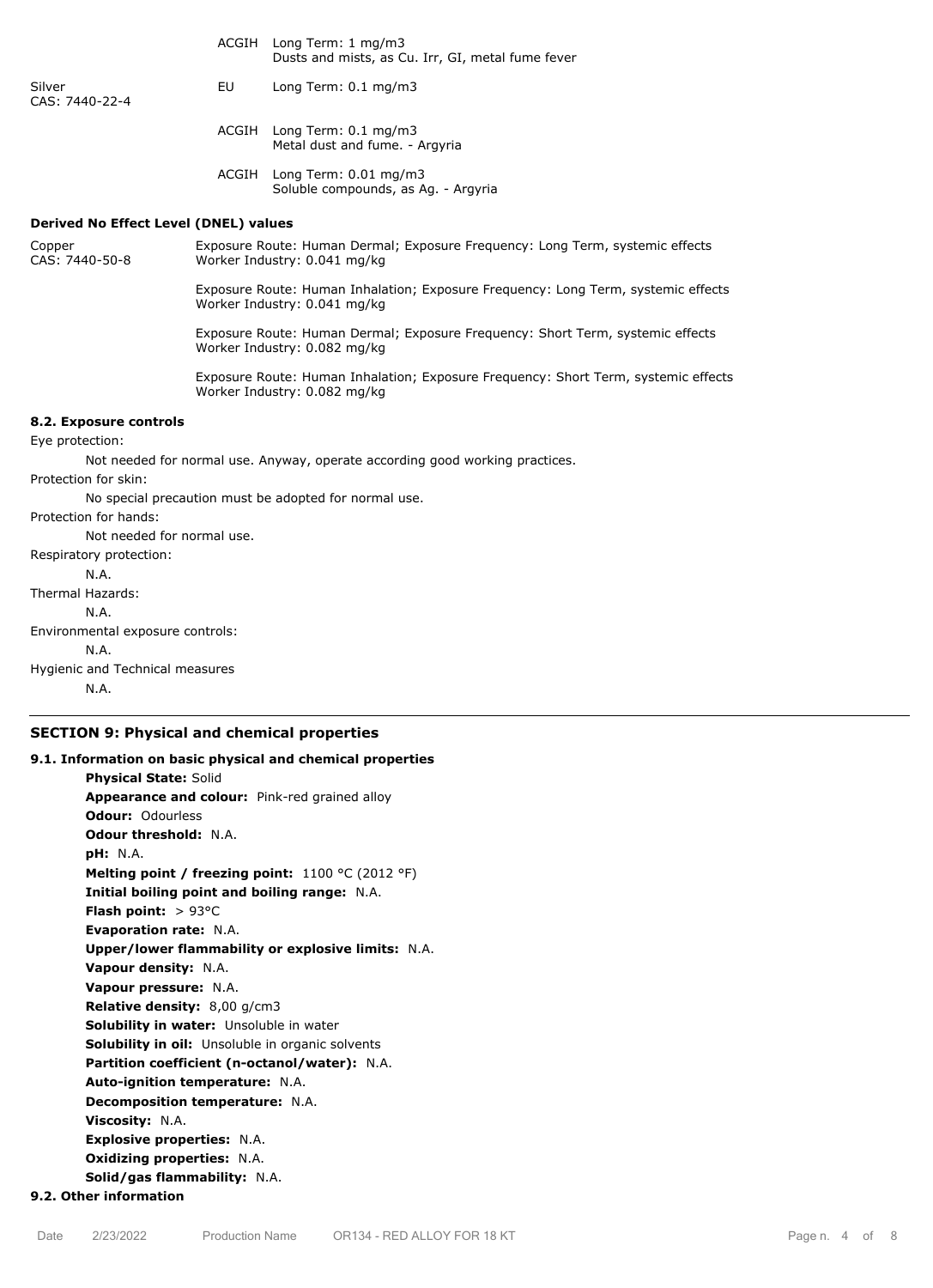**VOC** N.A. **Substance Groups relevant properties** N.A. **Miscibility:** N.A. **Conductivity:** N.A.

# **SECTION 10: Stability and reactivity**

#### **10.1. Reactivity**

Stable under normal conditions

- **10.2. Chemical stability** Data not available.
- **10.3. Possibility of hazardous reactions**
- None.
- **10.4. Conditions to avoid**

Stable under normal conditions.

**10.5. Incompatible materials**

- None in particular.
- **10.6. Hazardous decomposition products** None.

# **SECTION 11: Toxicological information**

# **11.1. Information on toxicological effects**

# **Toxicological Information of the Preparation**

| a) acute toxicity                    | Not classified                                                   |
|--------------------------------------|------------------------------------------------------------------|
|                                      | Based on available data, the classification criteria are not met |
| b) skin corrosion/irritation         | Not classified                                                   |
|                                      | Based on available data, the classification criteria are not met |
| c) serious eye damage/irritation     | Not classified                                                   |
|                                      | Based on available data, the classification criteria are not met |
| d) respiratory or skin sensitisation | Not classified                                                   |
|                                      | Based on available data, the classification criteria are not met |
| e) germ cell mutagenicity            | Not classified                                                   |
|                                      | Based on available data, the classification criteria are not met |
| f) carcinogenicity                   | Not classified                                                   |
|                                      | Based on available data, the classification criteria are not met |
| g) reproductive toxicity             | Not classified                                                   |
|                                      | Based on available data, the classification criteria are not met |
| h) STOT-single exposure              | Not classified                                                   |
|                                      | Based on available data, the classification criteria are not met |
| i) STOT-repeated exposure            | Not classified                                                   |
|                                      | Based on available data, the classification criteria are not met |
| j) aspiration hazard                 | Not classified                                                   |
|                                      | Based on available data, the classification criteria are not met |
|                                      |                                                                  |

# **SECTION 12: Ecological information**

## **12.1. Toxicity**

Adopt good working practices, so that the product is not released into the environment.

Eco-Toxicological Information:

# **List of Eco-Toxicological properties of the product**

Not classified for environmental hazards.

No data available for the product

# **12.2. Persistence and degradability**

N.A.

# **12.3. Bioaccumulative potential**

N.A.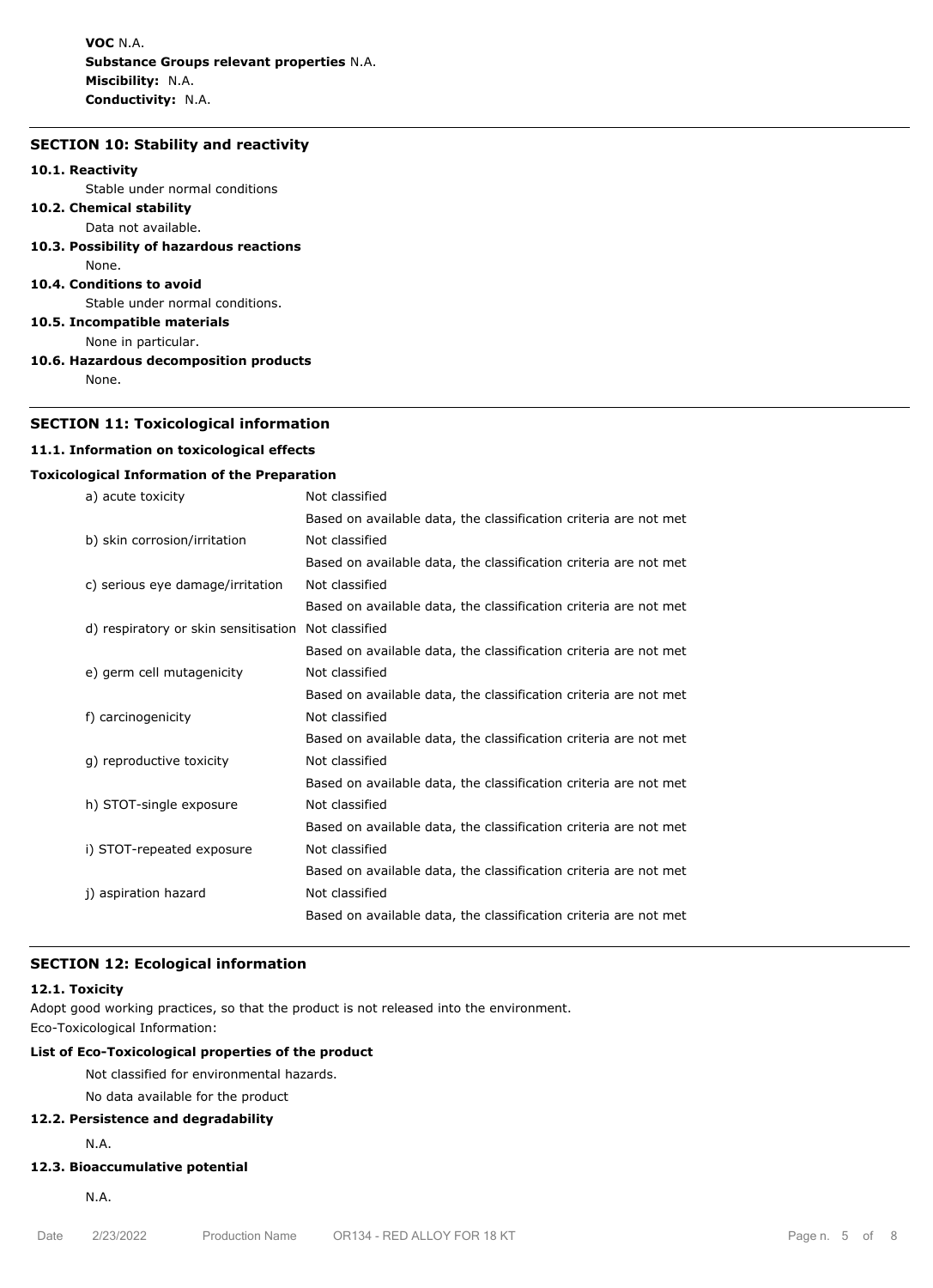#### **12.4. Mobility in soil**

N.A.

# **12.5. Results of PBT and vPvB assessment**

No PBT Ingredients are present

## **12.6. Other adverse effects**

N.A.

#### **SECTION 13: Disposal considerations**

#### **13.1. Waste treatment methods**

Recover if possible. In so doing, comply with the local and national regulations currently in force.

# **SECTION 14: Transport information**

Not classified as dangerous in the meaning of transport regulations.

| 14.1. UN number                    |                                                                          |
|------------------------------------|--------------------------------------------------------------------------|
| N.A.                               |                                                                          |
| 14.2. UN proper shipping name      |                                                                          |
| N.A.                               |                                                                          |
| 14.3. Transport hazard class(es)   |                                                                          |
| ADR-Class: NA                      | N.A.                                                                     |
| 14.4. Packing group                |                                                                          |
| N.A.                               |                                                                          |
| 14.5. Environmental hazards        |                                                                          |
| N.A.                               |                                                                          |
| 14.6. Special precautions for user |                                                                          |
| N.A.                               |                                                                          |
| Road and Rail (ADR-RID):           |                                                                          |
| N.A.                               |                                                                          |
| Air (IATA):                        |                                                                          |
| Sea (IMDG):                        |                                                                          |
| N.A.                               |                                                                          |
|                                    | 14.7. Transport in bulk according to Annex II of MARPOL and the IBC Code |
| N.A.                               |                                                                          |

## **SECTION 15: Regulatory information**

# **15.1. Safety, health and environmental regulations/legislation specific for the substance or mixture**

Dir. 98/24/EC (Risks related to chemical agents at work) Dir. 2000/39/EC (Occupational exposure limit values) Regulation (EC) n. 1907/2006 (REACH) Regulation (EC) n. 1272/2008 (CLP) Regulation (EC) n. 790/2009 (ATP 1 CLP) and (EU) n. 758/2013 Regulation (EU) n. 286/2011 (ATP 2 CLP) Regulation (EU) n. 618/2012 (ATP 3 CLP) Regulation (EU) n. 487/2013 (ATP 4 CLP) Regulation (EU) n. 944/2013 (ATP 5 CLP) Regulation (EU) n. 605/2014 (ATP 6 CLP) Regulation (EU) n. 2015/1221 (ATP 7 CLP) Regulation (EU) n. 2016/918 (ATP 8 CLP) Regulation (EU) n. 2016/1179 (ATP 9 CLP) Regulation (EU) n. 2017/776 (ATP 10 CLP) Regulation (EU) n. 2018/669 (ATP 11 CLP) Regulation (EU) n. 2018/1480 (ATP 13 CLP) Regulation (EU) n. 2019/521 (ATP 12 CLP) Regulation (EU) n. 2020/217 (ATP 14 CLP) Regulation (EU) n. 2021/643 (ATP 16 CLP) Regulation (EU) 2015/830

Restrictions related to the product or the substances contained according to Annex XVII Regulation (EC) 1907/2006 (REACH) and subsequent modifications:

Restrictions related to the product: None.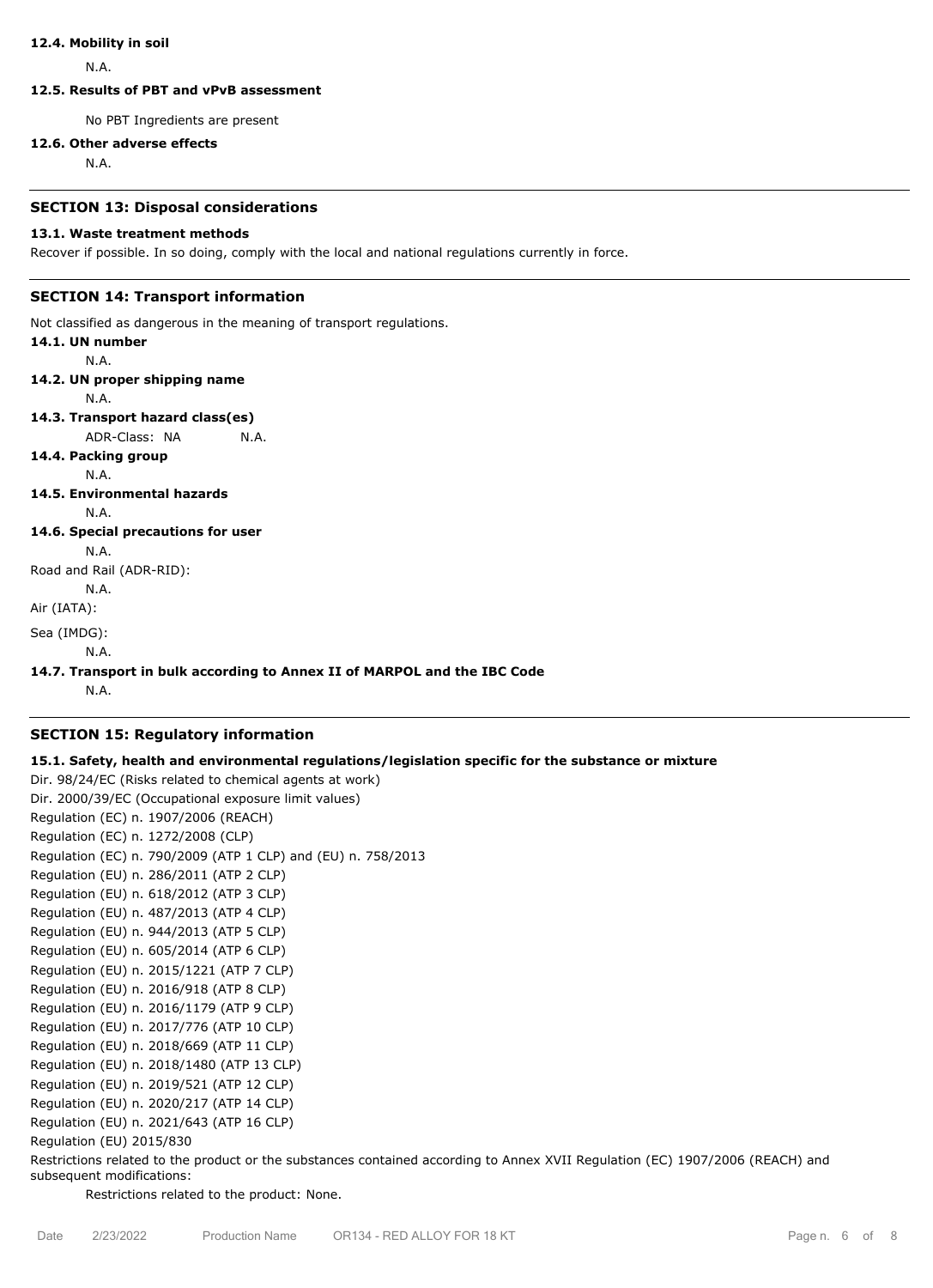Restrictions related to the substances contained: None. Provisions related to directive EU 2012/18 (Seveso III):

# N.A.

#### **Regulation (EU) No 649/2012 (PIC regulation)**

No substances listed

German Water Hazard Class.

Class 3: extremely hazardous.

SVHC Substances:

No data available

# **15.2. Chemical safety assessment**

No Chemical Safety Assessment has been carried out for the mixture.

## **SECTION 16: Other information**

This document was prepared by a competent person who has received appropriate training.

Main bibliographic sources:

ECDIN - Environmental Chemicals Data and Information Network - Joint Research Centre, Commission of the European Communities

SAX's DANGEROUS PROPERTIES OF INDUSTRIAL MATERIALS - Eight Edition - Van Nostrand Reinold

The information contained herein is based on our state of knowledge at the above-specified date. It refers solely to the product indicated and constitutes no guarantee of particular quality.

It is the duty of the user to ensure that this information is appropriate and complete with respect to the specific use intended. This MSDS cancels and replaces any preceding release.

Legend to abbreviations and acronyms used in the safety data sheet:

ACGIH: American Conference of Governmental Industrial Hygienists

ADR: European Agreement concerning the International Carriage of Dangerous Goods by Road.

AND: European Agreement concerning the International Carriage of Dangerous Goods by Inland Waterways

ATE: Acute Toxicity Estimate

ATEmix: Acute toxicity Estimate (Mixtures)

BCF: Biological Concentration Factor

BEI: Biological Exposure Index

BOD: Biochemical Oxygen Demand

CAS: Chemical Abstracts Service (division of the American Chemical Society).

CAV: Poison Center

CE: European Community

CLP: Classification, Labeling, Packaging.

CMR: Carcinogenic, Mutagenic and Reprotoxic

COD: Chemical Oxygen Demand

COV: Volatile Organic Compound

CSA: Chemical Safety Assessment

CSR: Chemical Safety Report

DMEL: Derived Minimal Effect Level

DNEL: Derived No Effect Level.

DPD: Dangerous Preparations Directive

DSD: Dangerous Substances Directive

EC50: Half Maximal Effective Concentration

ECHA: European Chemicals Agency

EINECS: European Inventory of Existing Commercial Chemical Substances.

ES: Exposure Scenario

GefStoffVO: Ordinance on Hazardous Substances, Germany.

GHS: Globally Harmonized System of Classification and Labeling of Chemicals.

IARC: International Agency for Research on Cancer

IATA: International Air Transport Association.

IATA-DGR: Dangerous Goods Regulation by the "International Air Transport Association" (IATA).

IC50: half maximal inhibitory concentration

ICAO: International Civil Aviation Organization.

ICAO-TI: Technical Instructions by the "International Civil Aviation Organization" (ICAO).

IMDG: International Maritime Code for Dangerous Goods.

INCI: International Nomenclature of Cosmetic Ingredients.

IRCCS: Scientific Institute for Research, Hospitalization and Health Care

KAFH: KAFH